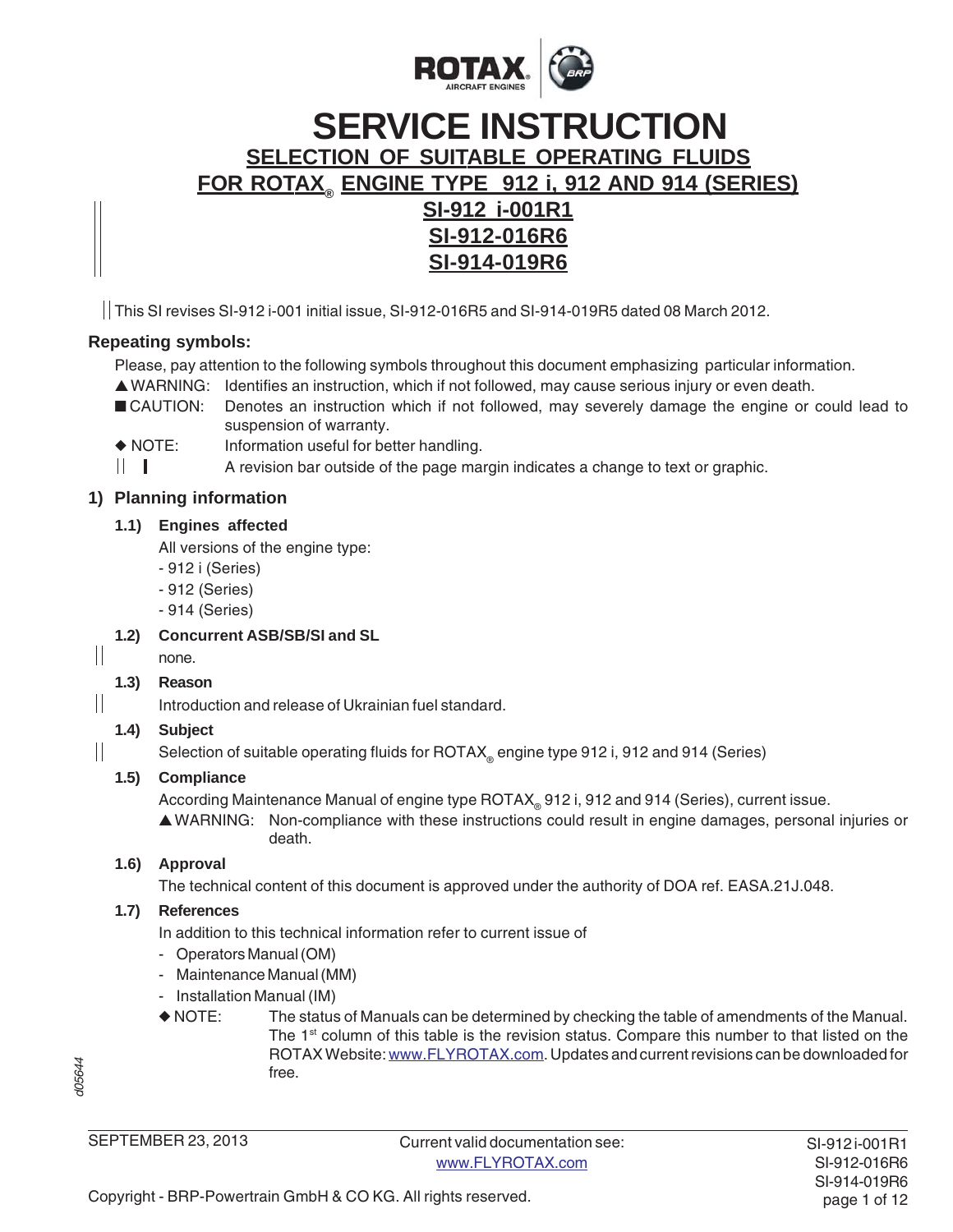# **2) Material Information**

# **2.1) Material - cost and availability**

None.

# **3) Lubricant**

# **3.1) General**

Foreign particles formed during combustion are suspended in the motor oil. Together with oil components that are not sufficiently resistant to heat, these foreign particles can cause parts such as pistons, piston rings, exhaust valves, etc., to seize and lead to problems.

On turbocharged engines, failing to ensure an adequate cool-down period prior to shut-off may lead to particle deposits and cause damage to bearings and seals. Hard oil residues can obstruct parts of the oil system and lead to damage.

- In addition to insufficient cool-down periods, the use of unsuitable oils and not obeying oil change intervals can especially cause such damage.
- Long-term operation with an engine that is too cold and/or operating too long with an overly rich fuel mixture can cause water and fuel contamination in the oil, reducing its lubrication capacity.
- Furthermore, long down times with oil that contains water and contaminants can cause corrosion damage, especially on the bearings, with serious consequential damage.

# **The criteria for correct motor oil selection are:**

- Correct oil viscosity for cold starts and sufficient oil pressure at high temperatures.
- Good gear wear protection.
- Avoidance of clutch slipping due to use of additives.
- Insufficient oil flow capability so that too much volume remains in the engine, leading to low oil level in the external oil tank. This can only be detected during testing with an oil level indicator installed on the oil tank.
- Ability to withstand combustion products containing lead, which enter the oil during AVGAS operation.
- High oil temperature durability. This is especially important for the turbo engine due to the risk of oil carbon buildup on the bearing and sealing seats of the turbocharger. The oil carbon build-up (coking) can also flake off and block/restrict the oil return passage.

# **Conclusions**

- **-** If possible, operate the listed engine types using **unleaded** or low-lead fuel. (AVAGS 100 LL is not considered low leaded in this context.)
- Use the motor oils, tested and released by BRP-Powertrain or which are recommended by the local, authorized distributor, according to sections 3.2 and 3.3 of this Service Instruction.
- Use only oil with API classification "SG" or higher!
- Due to high stresses in the reduction gears, oils with gear additives such as good quality 4 stroke motorcycle oils are highly recommended.
- Because of the incorporated friction clutch, oils with friction modifier additives are unsuitable because this could result in clutch slipping during standard operation.
- Heavy duty, semi- or fully synthetic (depending on fuel type used) brand name oils offer many advantages and are generally the best choice.
- Avoid oils designed strictly for use in Diesel engines. These may not be suitable due to insufficient high temperature properties and additives that may affect the operation of the slipper clutch in the gear box.
- On turbocharged engines, always conduct a cool-down run before shutting down in accordance with the relevant Operators Manual.
- Careful attention to engine operation tips (see section 6).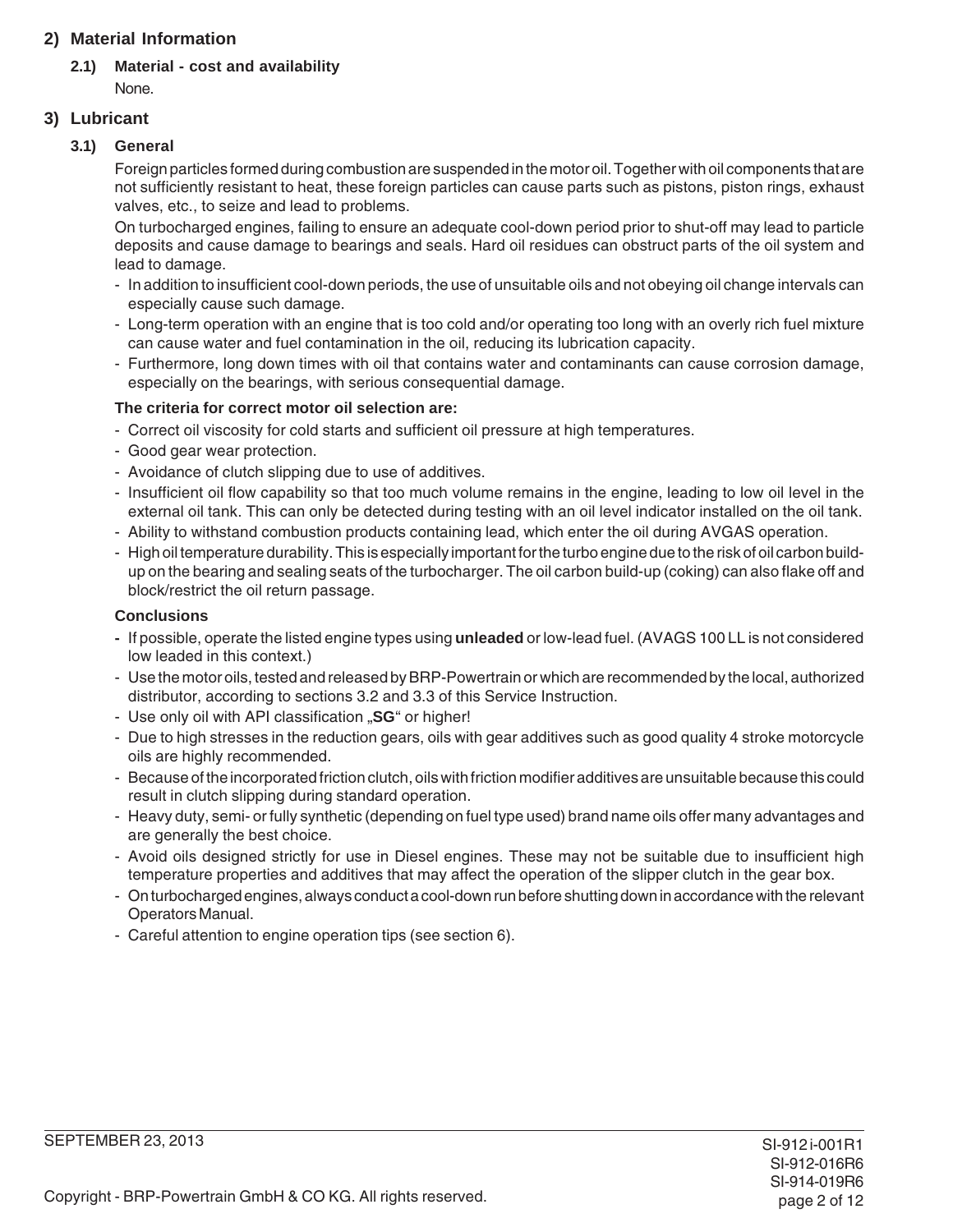#### **3.2) Operation with unleaded and low-lead fuel (less than 0.1 g/liter lead content)**

■ CAUTION: When operating primarily on unleaded fuels or MOGAS, the maintenance intervals remain unchanged from the published maintenance schedule found in the currently valid Maintenance Manual for the engine type.

> In case of severe operating conditions, the time between maintenance intervals must be generally shorter, and in particular, the frequency of oil changes must be increased regardless of the type of fuel mainly used (MOGAS or AVGAS).

Use the following oils and observe the oil specification indicated:

#### **Motor oils tested and released from BRP-Powertrain (for use with unleaded fuel or MOGAS)**

09464

| Marke /            | Bezeichnung / description | Spezifikation / | Viskosität */ | Code <sup>1</sup> / |
|--------------------|---------------------------|-----------------|---------------|---------------------|
| brand              |                           | specification   | viscosity     | code <sup>1</sup>   |
| SHELL <sup>®</sup> | AeroShell Sport Plus 4    | API SL          | SAE 10 W-40   | $\overline{2}$      |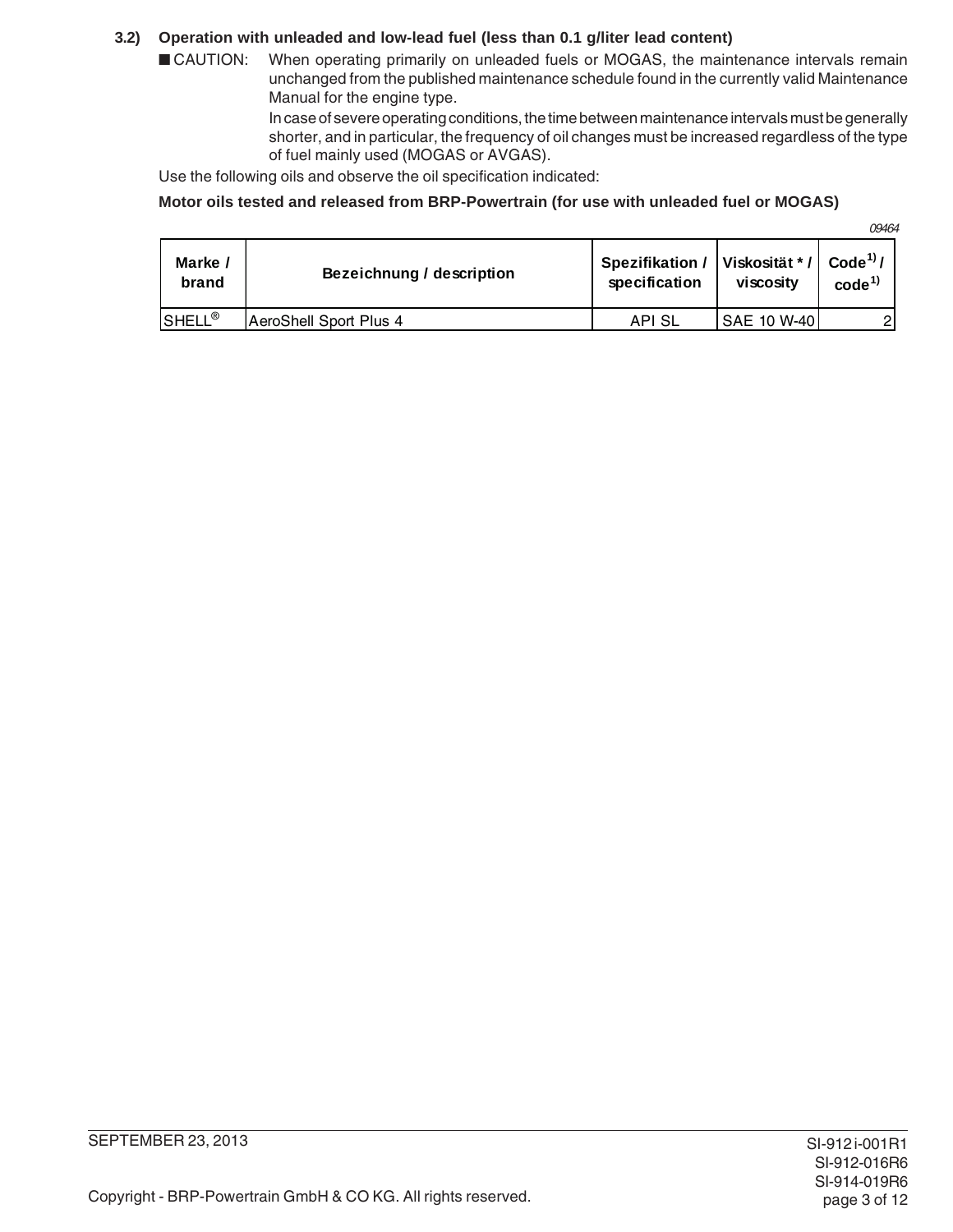#### **Motor oils recommended from the authorized distributors (not tested from BRP-Powertrain) (for use with unleaded fuel or MOGAS)**

◆ NOTE: The following list is based on the experiences and local recommendation from the authorized distributors. Oil brands, with same designation, may vary from one to the other region. Please contact the local distributor for (the recommendation for) the corresponding region.

|                       |                                              |                                  |                             | 09465                                     |
|-----------------------|----------------------------------------------|----------------------------------|-----------------------------|-------------------------------------------|
| Marke /<br>brand      | <b>Bezeichnung / description</b>             | Spezifikation /<br>specification | Viskosität * /<br>viscosity | Code <sup>1)</sup> /<br>code <sup>1</sup> |
| EVVA <sup>®</sup>     | EVVA C52 Airmax                              | API SJ/CF                        | SAE 10 W-40                 | 3                                         |
| EVVA <sup>®</sup>     | EVVA Mehrbereichsöl C52 / multigrade oil C52 | API SJ/CF                        | SAE 15 W-50                 | 3                                         |
| MOBIL <sup>®</sup>    | Mobil 1                                      | API SJ/CF                        | <b>SAE 5 W-30</b>           | 5                                         |
| <b>MOBIL®</b>         | Mobil 1                                      | API SJ/CF                        | SAE 15 W-50                 | 5                                         |
| MOBIL <sup>®</sup>    | Mobil 1 Racing 4T / MX4T                     | API SG/CF                        | SAE 10 W-40                 |                                           |
| MOBIL <sup>®</sup>    | Mobil 1 V-Twin                               | API SG/CF                        | SAE 20 W-50                 |                                           |
| MOBIL <sup>®</sup>    | Mobil 1 Clean 7500                           | <b>API SM/SL</b>                 | SAE 10 W-30                 | 4                                         |
| <b>SHELL®</b>         | Advance VSX 4                                | API SG                           | <b>SAE 10 W-40</b>          | 3                                         |
| SHELL <sup>®</sup>    | Advance VSX 4                                | API SG                           | SAE 15 W-50                 | 3                                         |
| SHELL <sup>®</sup>    | Advance Ultra 4                              | API SJ                           | <b>SAE 10 W-40</b>          |                                           |
| $SHEL^{\circ}$        | Formula Shell Synthetic Blend                | API SL                           | SAE 10 W-30                 | 4                                         |
| Skydrive <sup>®</sup> | Skydrive Aerolube 10W40 oil                  | <b>APISL</b>                     | SAE 10 W-40                 | 2                                         |
| Yacco <sup>®</sup>    | Aero AVX 500 4T                              | API SL                           | SAE 10 W-40                 | $\mathbf{2}$                              |

1) property code

**1** Full-synthetic motorcycle oil with gear additives. Highly recommended for occasionally high oil temperature operation (higher than 120 °C / 250 °F) using only unleaded fuels.

- **2** Semi-synthetic aviation oils with gear additives. Highly recommended for normal (lower than 120 °C / 250 °F) and occasionally high oil temperature (higher than 120 °C / 248 °F) operation using leaded or unleaded fuels.
- **3** Semi-synthetic motorcycle oils with gear additives. Highly recommended for normal (lower than 120 °C / 250 °F) and occasionally high oil temperature (higher than 120 °C / 248 °F) operation using leaded or unleaded fuels.
- **4** Semi-synthetic oil. Recommended for normal (lower than 120 °C / 248 °F) and occasionally high oil temperature (higher than 120 °C / 250 °F) operation using leaded or unleaded fuels.
- **5** Full-synthetic oil: Recommended for high oil temperature operation (higher than 120 °C / 248 °F) using only unleaded fuels.
- \* The viscosity column is only a guideline. Substituting other than that shown is acceptable. Example: Formula Shell Synthetic Blend SAE 5W-30 is a substitute for 10W-30. The guidelines given here must, however, be obeyed in all cases, using only those oils with which there have already been good operating experiences on ROTAX<sub>®</sub> engine types 912 i, 912 and 914 Series.
- ◆ NOTE: The coefficient of viscosity indicates the tendency of oil to flow but it is not necessarily a quality code. Country specific deviations of the viscosity are possible.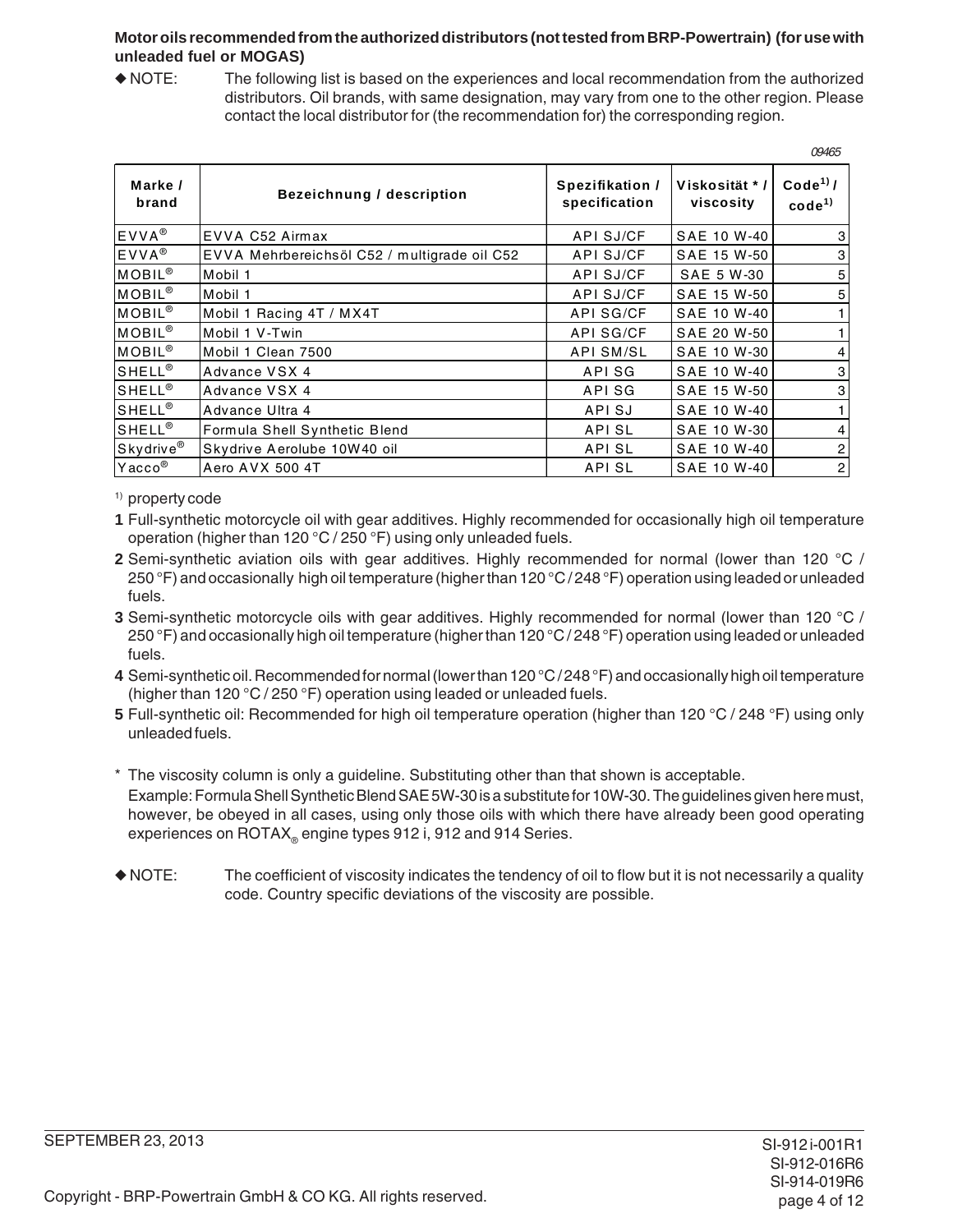# **3.3) Operation with leaded AVGAS fuels**

If the engine is mainly operated with leaded AVGAS fuels, the following maintenance operations are necessary in addition by latest after **every 50 operating hours**:

- change of oil filter
- change of engine oil
- oil level checks, etc., according to the most recent Maintenance Manual.

In addition, compliance with the following operating conditions is required:

- CAUTION: The engine is considered to be operated mainly on leaded AVGAS, when run for more than 30% of engine operating time on leaded AVGAS fuel.
- ◆ NOTE: When operating primarily on leaded AVGAS fuel, we **recommend** to make a change of engine oil **every 25 operating hours**.

More frequent oil changes will assure timely removal of residues and oil sludge thus avoiding increased wear or operating troubles.

Use the following oils and observe the oil specification indicated:

#### **Motor oils tested and released from BRP-Powertrain (for use with leaded AVGAS)**

09464

| Marke /<br>brand   | Bezeichnung / description | Spezifikation /   Viskosität * /   Code <sup>1)</sup> /<br>specification | viscosity          | code <sup>1</sup> |
|--------------------|---------------------------|--------------------------------------------------------------------------|--------------------|-------------------|
| SHELL <sup>®</sup> | AeroShell Sport Plus 4    | API SL                                                                   | <b>SAE 10 W-40</b> |                   |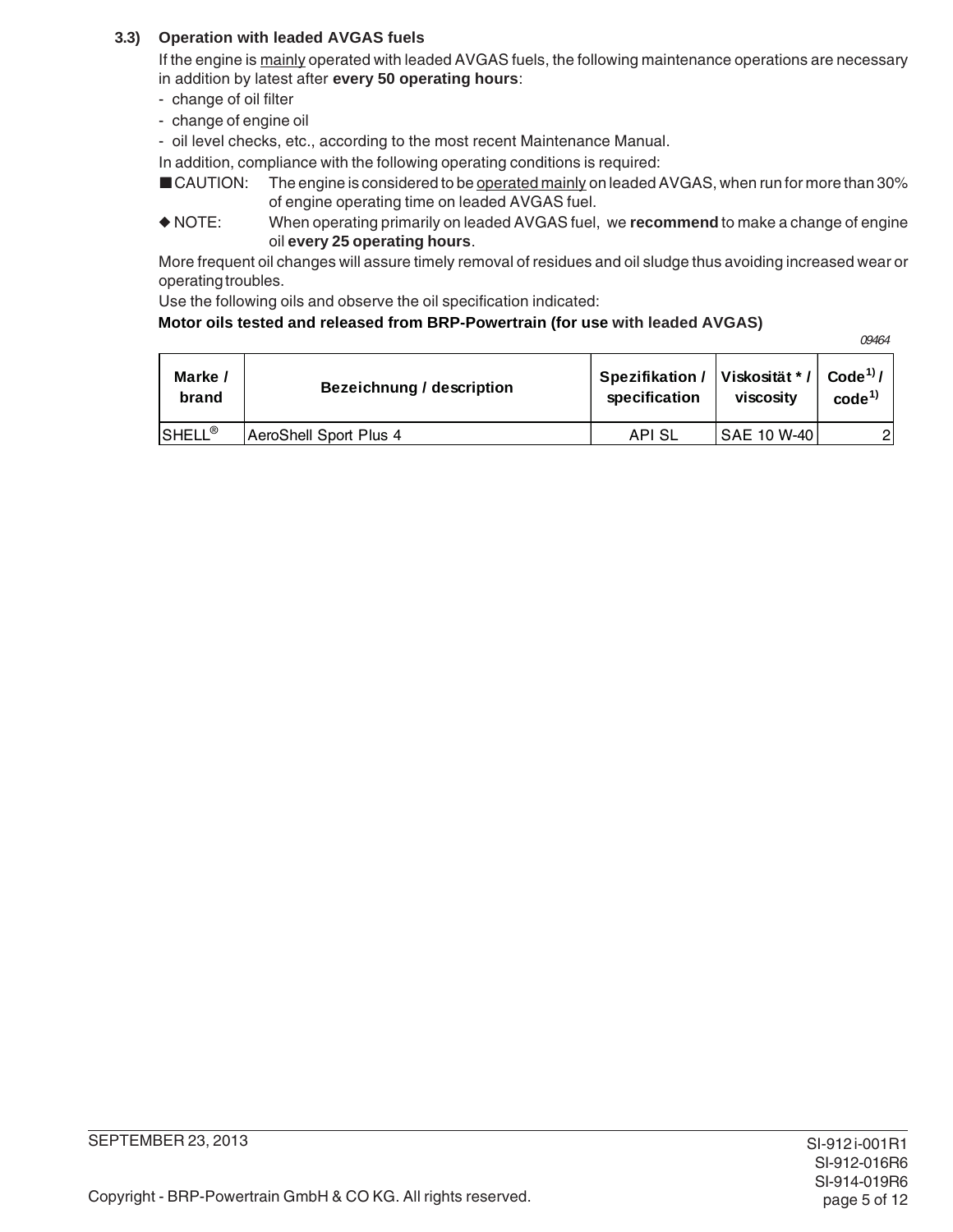### **Motor oils recommended from the authorized distributors (not tested from BRP-Powertrain) (for use with leaded AVGAS)**

◆ NOTE: The following list is based on the experiences and local recommendation from the authorized distributors. Oil brand, with same designation, may vary from one to the other region. Please contact the local distributor for (the recommendation for) its region.

| Marke /<br>brand      | <b>Bezeichnung / description</b>             | Spezifikation /<br>specification | Viskosität */<br>viscosity | Code <sup>1</sup><br>$code^{(1)}$ |
|-----------------------|----------------------------------------------|----------------------------------|----------------------------|-----------------------------------|
| $EVVA^{\circledR}$    | EVVA C52 Airmax                              | API SJ/CF                        | SAE 10 W-40                | 3                                 |
| EVVA <sup>®</sup>     | EVVA Mehrbereichsöl C52 / multigrade oil C52 | API SJ/CF                        | SAE 15 W-50                | 3                                 |
| MOBIL <sup>®</sup>    | Mobil 1 Clean 7500                           | <b>APISM/SL</b>                  | SAE 10 W-30                | 4                                 |
| Skydrive <sup>®</sup> | Skydrive Aerolube 10W40 oil                  | API SL                           | SAE 10 W-40                | $\overline{c}$                    |
| <b>SHELL®</b>         | Advance VSX 4                                | API SG                           | SAE 10 W-40                | 3                                 |
| $SHELL^{\circledR}$   | Formula Shell Synthetic Blend                | API SL                           | SAE 10 W-30                | 4                                 |
| <b>SHELL®</b>         | Formula Shell                                | API SJ                           | SAE 10 W-30                | 5                                 |
| $SHELL^@$             | Formula Shell                                | API SJ                           | SAE 20 W-50                | 5                                 |
| Valvoline®            | DuraBlend Synthetic                          | API SJ                           | SAE 10 W-40                | 4                                 |
| YACCO <sup>®</sup>    | Aero AVX 500 4T                              | <b>APISL</b>                     | SAE 10 W-40                | $\overline{2}$                    |

<sup>1)</sup> property code and the contract of the contract of the contract of the contract of the contract of the contract of the contract of the contract of the contract of the contract of the contract of the contract of the con

- 
- **2** Semi-synthetic aviation oils with gear additives. Highly recommended for normal (lower than 120 °C / 248 °F) and occasionally high oil temperature (higher than 120 °C / 248 °F) operation using leaded or unleaded fuels.
- **3** Semi-synthetic motorcycle oils with gear additives. Highly recommended for normal (lower than 120 °C / 248 °F) and occasionally high oil temperature (higher than 120 °C / 248 °F) operation using leaded or unleaded fuels.
- **4** Semi-synthetic oil. Recommended for normal (lower than 120 °C / 248 °F) and occasionally high oil temperature (higher than 120 °C / 248 °F) operation using leaded or unleaded fuels.
- **5** Petroleum based oil. Recommended for use only when oil temperatures remain below 120 °C (248 °F) and when using leaded fuels.
- \* The viscosity column is only a guideline. Substituting other than that shown is acceptable providing all temperature limitations are respected.

Example: Formula Shell Synthetic Blend SAE 5W-30 is a substitute for 10W-30. The guidelines given here must, however, be obeyed in all cases, using only those oils with which there have already been good operating experiences on ROTAX® engine types 912 i, 912 and 914 Series.

◆ NOTE: The coefficient of viscosity indicates the tendency of oil to flow but it is not necessarily a quality code. Country specific deviations of the viscosity are possible.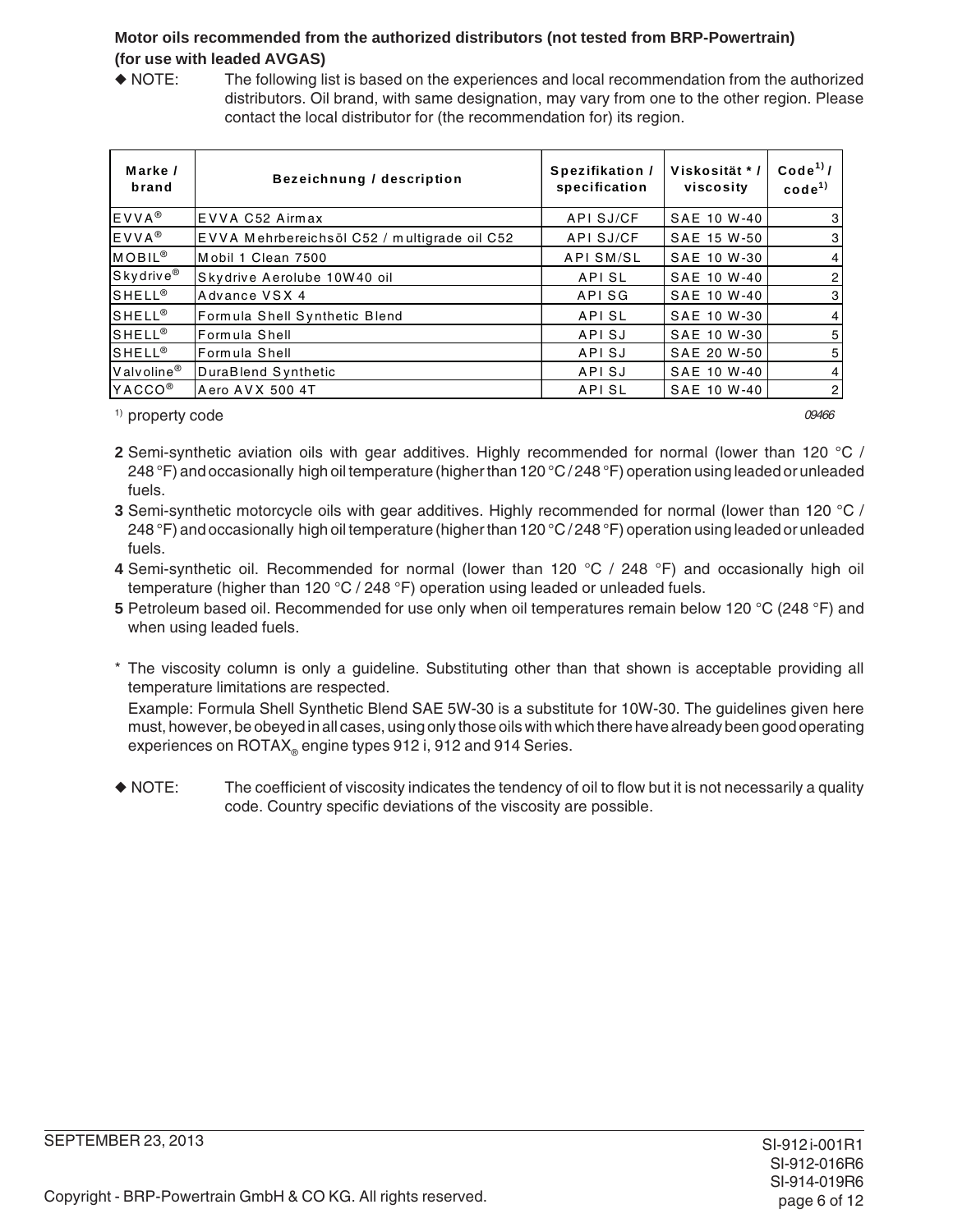#### **3.4) Motor oils not suitable for engine types 912 i/ 912/914 Series**

Experience has shown that only some oils are suitable for use in ROTAX engine types 912 i, 912 and 914 Series and careful selection is advised following the recommendations in this Service Instruction.

BRP-Powertrain is aware of formulation changes to some oils previously recommended for use in this Service Instruction. As a result, BRP-Powertrain no longer recommends the following oils and these should not be used anymore.

| Marke /<br>brand     | <b>Bezeichnung / description</b> | Spezifikation /<br>specification |
|----------------------|----------------------------------|----------------------------------|
| Castrol®             | Castrol Power 1                  | API SJ                           |
| Castrol <sup>®</sup> | <b>GPS</b>                       | API SG / CD                      |
| <b>MOTUL®</b>        | 5100 Synthetic Blend             | API SJ                           |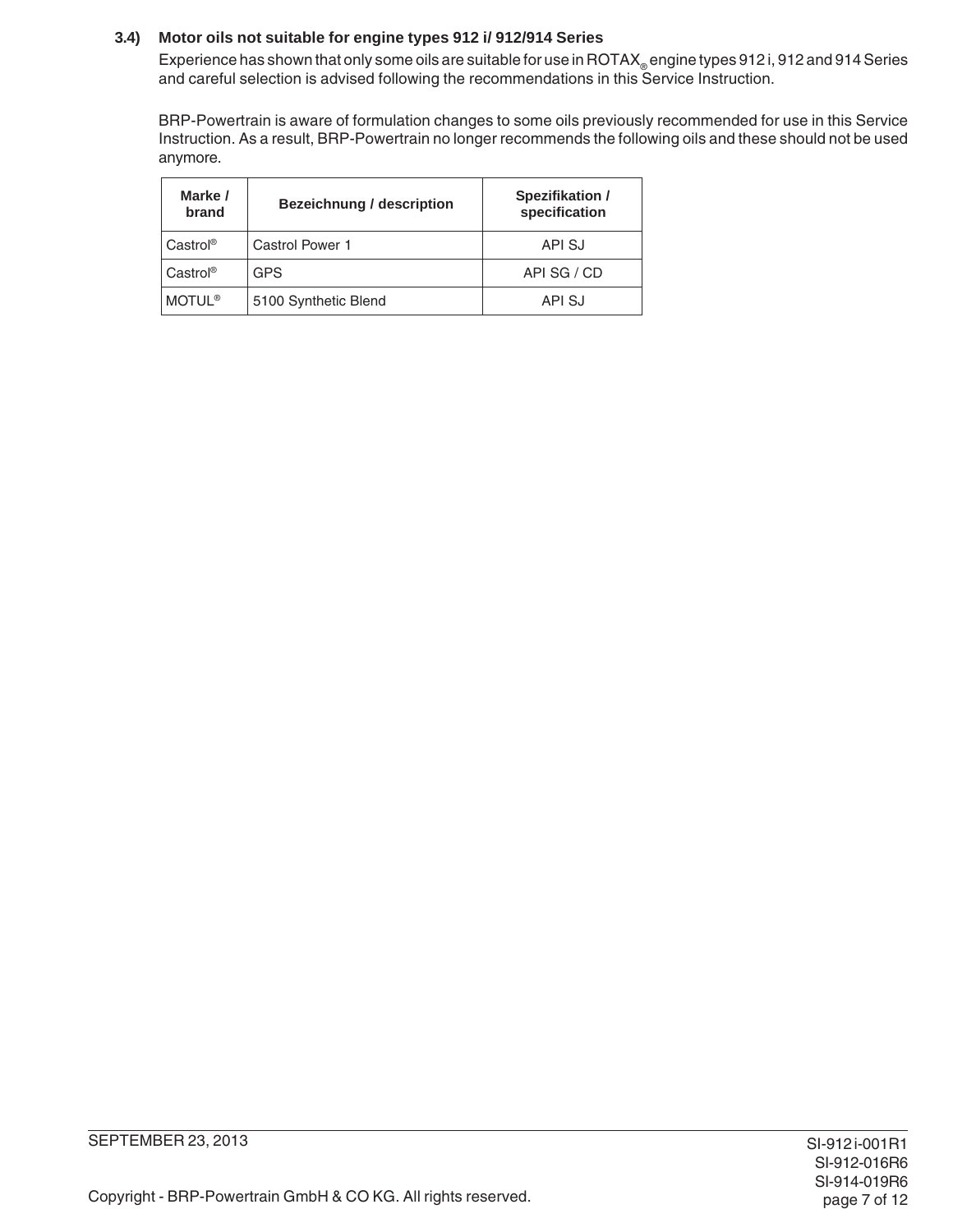# **4) Coolant**

#### **4.1) General**

All engine types 912 i, 912 and 914 Series have liquid cooled cylinder heads and ram air cooled cylinders. The function of the coolant is to protect the cylinder heads from over-temperature by means of heat dissipation. Protection against corrosion of the engine components and freezing of the coolant is achieved with appropriate additives.

In principle, 2 different types of coolant are permitted:

- Conventional coolant based on ethylene glycol with 50% water content
- Waterless coolant based on propylene glycol (not allowed for 912 i Series)

### **4.2) Conventional coolant**

Conventional coolant (with about 50% water content) has a specific thermal capacity that is higher than waterless coolant. It gives excellent corrosion protection, especially for aluminum, and protection against freezing.

- ◆ NOTE: For exact monitoring of the coolant temperature, a limit has been set. This is necessary because standard coolant based on ethylene glycol such as BASF Glysantin in a 50/50 proportion mixture can boil at a temperature as low as 120 °C (248 °F). Refer to the current Installation Manual for more information and instructions.
- CAUTION: The certification and determination of the correct coolant type must be conducted by the aircraft manufacturer. As each aircraft type has different characteristics, testing must be done to determine the most suitable coolant and instrumentation for each aircraft type.
- ◆ NOTE: Coolant should be a low silicate and nitrite free formula. Follow coolant manufacturer directions regarding mixture percentages etc.

#### **From the authorized distributors recommended coolants with a mixture of 50% antifreeze and 50% of distilled water (not tested from BRP-Powertrain).**

◆ NOTE: The following list is based on the experiences and local recommendation from the authorized distributors. Coolant brands, with same designation, may vary from one to the other region. Please contact the local distributor for a recommendation.

| Marke / brand               | Bezeichnung / description                |  |  |
|-----------------------------|------------------------------------------|--|--|
| $BASF^{\otimes}$            | Glysantin Protect Plus/G48               |  |  |
| <b>CASTROL</b> <sup>®</sup> | Antifreeze All-Climate                   |  |  |
| <b>CASTROL</b> <sup>®</sup> | Antifreeze Anti-Boil                     |  |  |
| $OMV^{\circledR}$           | <b>OMV Coolant Plus</b>                  |  |  |
| PETROL <sup>®</sup>         | Antifreeze Concentrate / Antifreeze G 11 |  |  |
| PRESTONE <sup>®</sup>       | DEX-COOL extended life                   |  |  |
| PRESTONE <sup>®</sup>       | 50/50 preluded DEX-COOL extended life    |  |  |
| SHELL <sup>®</sup>          | DEX-COOL                                 |  |  |
| $SHELL^@$                   | Antifreeze Concentrate                   |  |  |
| <b>TEXACO®</b>              | Havoline Extended Life Antifreeze /      |  |  |
| VELVANA <sup>®</sup>        | <b>FRIDEX G49</b>                        |  |  |
| YACCO <sup>®</sup>          | LR-35                                    |  |  |

08758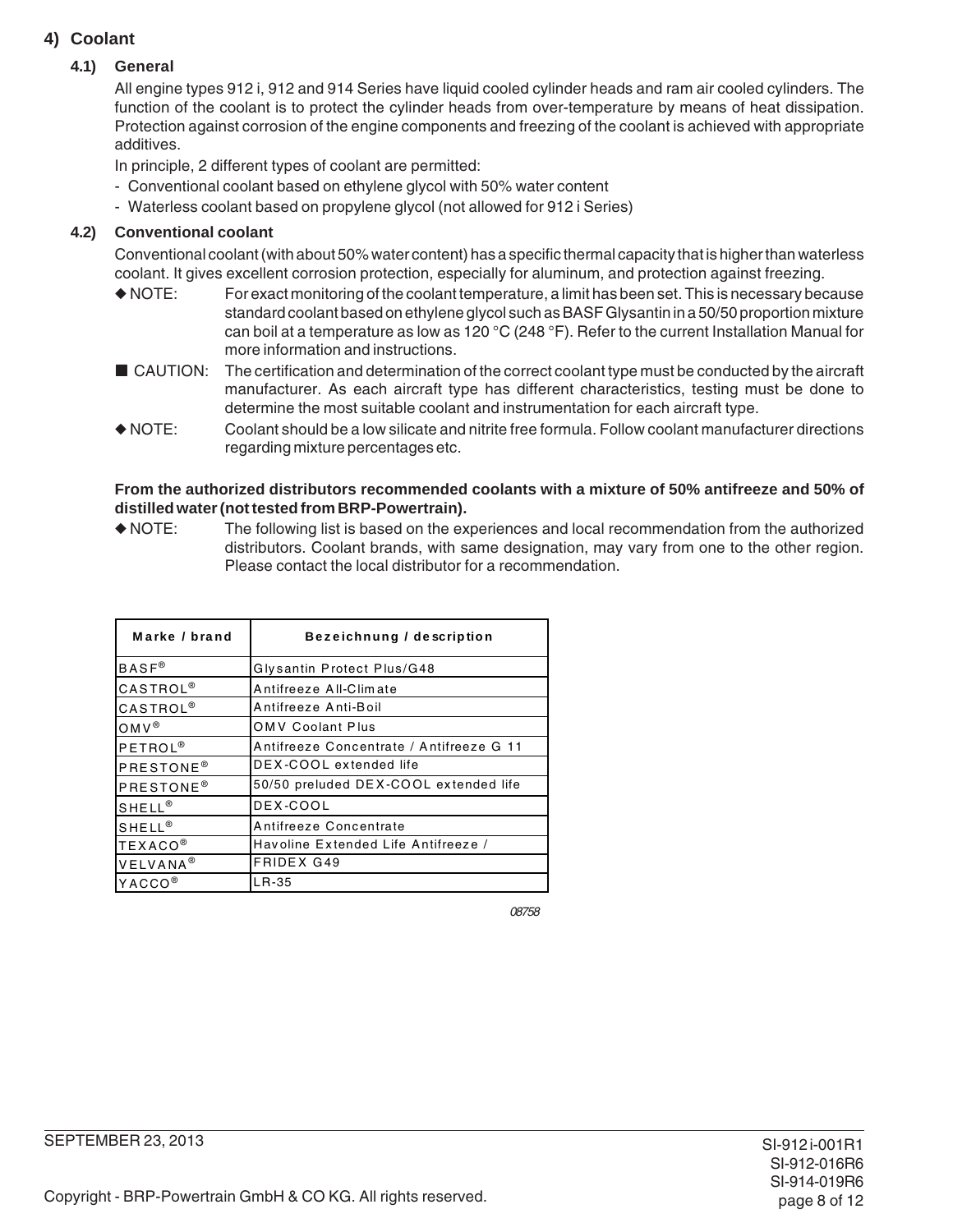# **4.3) Waterless coolant for engine types 912/914 Series**

■ CAUTION: Not released for engine type 912 i Series.

Waterless coolant has advantages to prevent boiling of the cooling system because of its high boiling point. However, the specific thermal capacity is lower than with conventional coolant resulting in slightly higher running temperatures.

The cooling system of ROTAX<sub>®</sub> engine types 912/914 Series is designed for operation with waterless coolant and thus must not be modified, i.e., drainage or ventilation holes must not be closed.

- ◆ NOTE: With waterless coolant based on propylene glycol such as EVANS NPG+C, it is sufficient to monitor the cylinder head temperature since the boiling point is very high.
- CAUTION: The certification and determination of the correct coolant type must be conducted by the aircraft manufacturer. As each aircraft type has different characteristics, testing must be done to determine the most suitable coolant and instrumentation for each aircraft type.

#### **Recommended coolant (100% concentrate)**

| Marke /<br>brand   | <b>Bezeichnung / description</b> |       |
|--------------------|----------------------------------|-------|
| EVANS <sup>®</sup> | $NPG+C$                          | 09497 |

◆ NOTE: NPG+/NGPR are not available anymore and are replaced by the successor product NPG+C.

■ CAUTION: EVANS NPGR contraction point is approx. -23 °C (-10 °F). It will not freeze and expand like conventional coolant. Do not use if conditions expose the engine to non-operational temperatures below -23 °C (-10 °F).

# **4.3.1) Warnings for operating with waterless coolant**

- Water or coolant containing water must **never** be added to the cooling system!
- The max. water content must not exceed 3.6 %; it can be tested using a Brix refractometer.
- Any water present in the cooling system is separated out as vapor. This can cause the cooling system to fail due to insufficient coolant quantity.
- If EVANS NPG+C is not available locally for servicing the cooling system, a conventional coolant based on pure 100% ethylene glycol can be used temporarily. However, the coolant must be replaced again with EVANS NPG+C within the next 15 days.
- CAUTION: As some conventional coolants are available in a pre-mixed formula (water added) be sure you only add 100% pure ethylene glycol if EVANS NPG+C is not available.
- CAUTION: The above warnings are taken from the manufacturer's user manual, however the original text and description in the user manual is binding.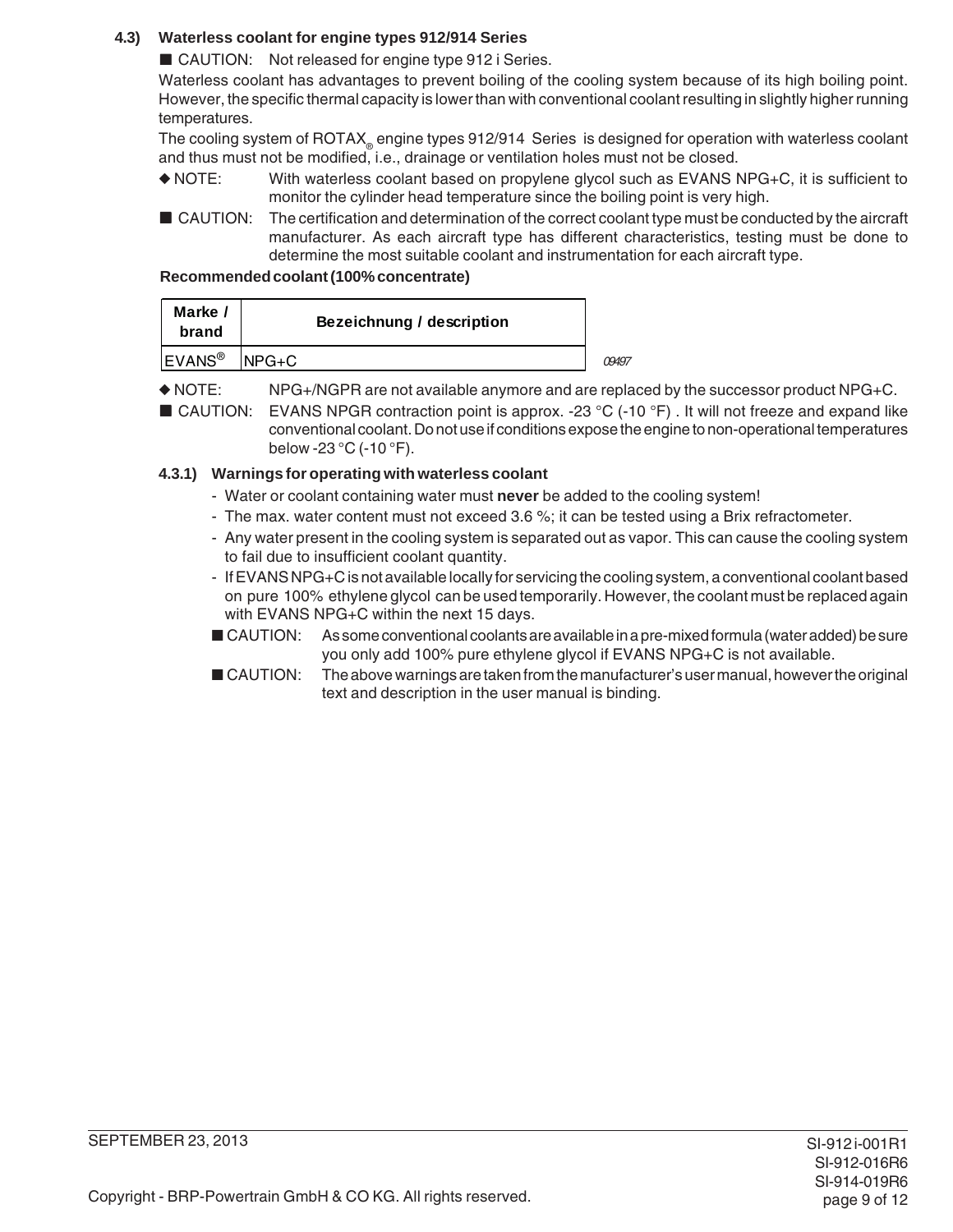# **5) Fuel**

For ROTAX<sub>®</sub> aircraft engines different fuel types are available. See Operators Manual of the relevant engine type and/ or the table in chapter 5.3.

◆ NOTE: If none of the fuels mentioned in chapter 5.3 is available, consult the corresponding European Standard EN228 as a reference. The fuel needs to be assessed at least in the octane number and the maximum ethanol content equal or better.

### **5.1) Automotive fuels**

In addition to AVGAS various automotive fuel types with different quality are available. Due to various environmental, economic and political reasons a number of fuel types with different amount of ethanol blend is available. Therefore the maximum amount of ethanol blend is defined as follows:

#### **5.1.1) E10 (Unleaded gasoline blended with 10 % ethanol)**

In addition to AVGAS and unleaded automotive fuel (Mogas) the ROTAX® 912/914 Series of engines are now approved for use with E10. Fuels that contain more than 10% ethanol blend have not been tested by BRP-Powertrain and are not permitted for use.

#### **5.1.2) Suitability of fuel system components of airframe**

BRP-Powertrain urges owners to confirm with their airframe manufacturer that ethanol blended fuels of up to 10% (E10) are compatible with all fuel system components.

It is the responsibility of the aircraft manufacturer to test their fuel system components and supply any further information on techniques, procedures and limitations of using ethanol blended fuel.

BRP-Powertrain recommends that aircraft manufacturer and owner/operators read the following:

- FAA Advisory Circular Letter AC 23.1521-2
- FAA Special Airworthiness Information Bulletin CE-07-06
- EASA Safety Information Bulletin SIB 2009-02

These contain details regarding the use of ethanol (alcohol) blended fuels and the type certificate requirements.

It is strongly recommended that also non-certified aircraft also conform to the information given in the above documents.

#### **5.2) AVGAS fuel additives**

Additives, which aid the scavenging of lead deposits under the names of Decalin and Alcor TCP a, have not been tested by BRP-Powertrain . Field experience gained shows that these products have no detrimental effect on the engine, when used in the recommended manner.

Always follow the additive manufacturers instructions especially with regard to health and safety precautions. BRP-Powertrain only has field experience with Decalin Runup<sup>TM</sup>and Alcor TCP<sub>®</sub> brands. Other similar additives are not advised as BRP-Powertrain cannot comment on their suitability for the 912 i, 912 and 914 Series engine types.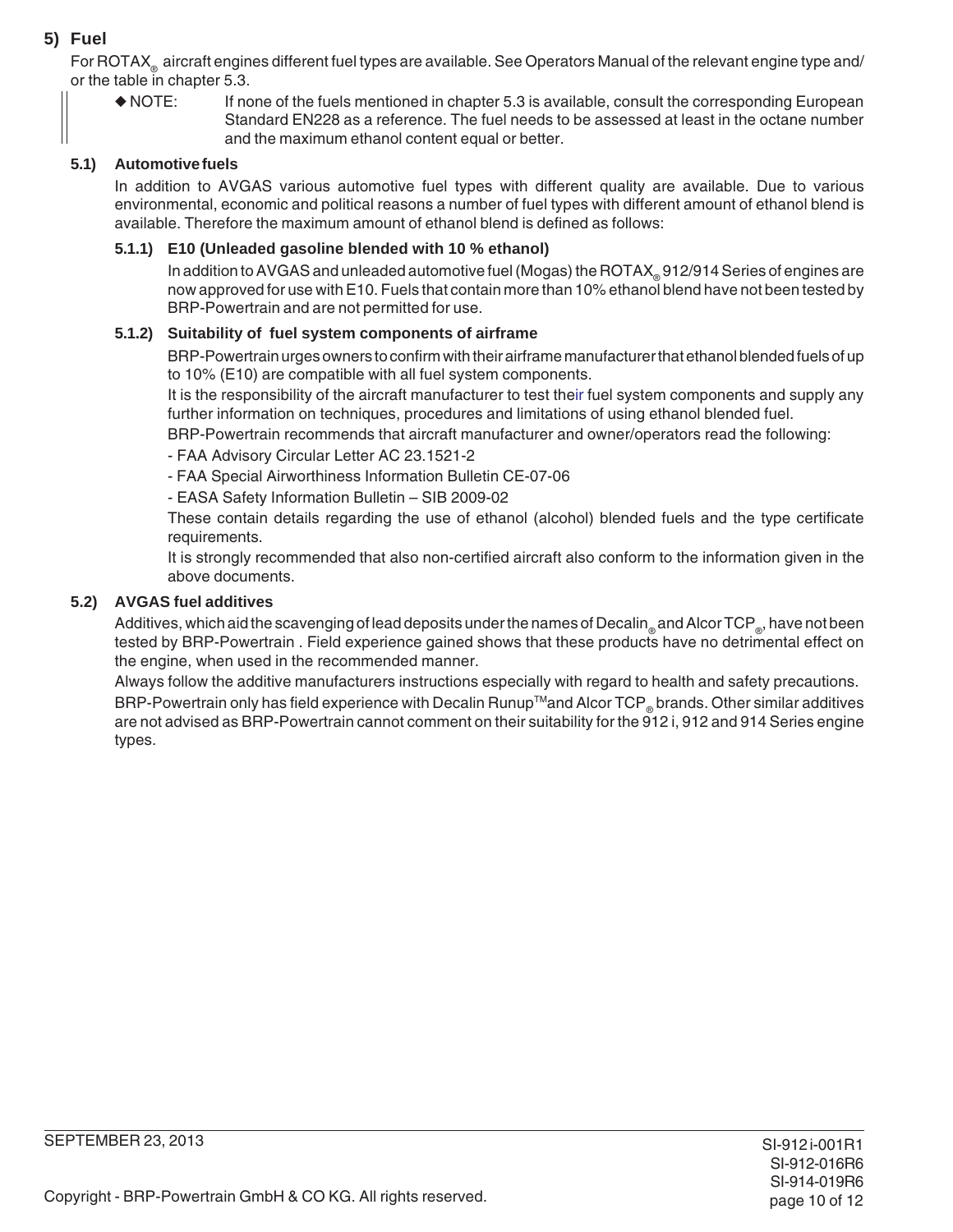#### **5.3) Fuel according to local standards**

The following fuels can be used.

|                                   | <b>Usage / Description</b> |                                              |                                                       |                        |                                           |  |
|-----------------------------------|----------------------------|----------------------------------------------|-------------------------------------------------------|------------------------|-------------------------------------------|--|
|                                   |                            | 912 A / F / UL<br>Min. RON 90 (min. AKI* 87) | 912 S / ULS - 914 F / UL<br>Min. RON 95 (min. AKI 91) |                        | 912 iSc / iS<br>Min. RON 95 (min. AKI 91) |  |
| <b>MOGAS</b>                      |                            |                                              |                                                       |                        |                                           |  |
|                                   | EN 228 Normal              |                                              |                                                       |                        |                                           |  |
| European<br>standard              | EN 228 Super               |                                              | EN 228 Super                                          |                        | EN 228 Super                              |  |
|                                   |                            | EN 228 Super plus                            |                                                       | EN 228 Super plus      | EN 228 Super plus                         |  |
| Canadian<br>standard              |                            | CAN/CGSB-3.5 Qualität 1                      | CAN/CGSB-3.5 Qualität 3                               |                        |                                           |  |
|                                   | R 51105-97                 | R 51866-2002                                 | R 51105-97                                            | R 51866-2002           |                                           |  |
| Russian                           | Regular-91/92              | Regular Euro-92                              |                                                       |                        |                                           |  |
| standard                          | Premium-95                 | Premium Euro-95                              | Premium-95                                            | Premium Euro-95        |                                           |  |
|                                   | Super-98                   | Super Euro-98                                | Super-98                                              | Super Euro-98          |                                           |  |
|                                   |                            |                                              |                                                       |                        |                                           |  |
| <b>US</b> standard                | ASTM D4814                 |                                              | <b>ASTM D4814</b>                                     |                        |                                           |  |
|                                   |                            | <b>DSTU 4839-2007</b>                        |                                                       | DSTU 4839-2007         | DSTU 4839-2007                            |  |
| Ukrainian                         |                            | A-92-Euro                                    |                                                       |                        |                                           |  |
| standard                          | A-95-Euro                  |                                              | A-95-Euro                                             |                        | A-95-Euro                                 |  |
|                                   | A-98-Euro                  |                                              | A-98-Euro                                             |                        | A-98-Euro                                 |  |
| <b>AVGAS</b>                      |                            |                                              |                                                       |                        |                                           |  |
| leaded                            |                            | AVGAS 100 LL ASTM D910                       |                                                       | AVGAS 100 LL ASTM D910 | AVGAS 100 LL ASTM D910                    |  |
| unleaded                          | <b>UL91</b><br>ASTM D7547  |                                              | <b>UL91</b><br>ASTM D7547                             |                        |                                           |  |
| released brand-name <sup>1)</sup> |                            |                                              |                                                       |                        |                                           |  |
|                                   |                            | <b>HJELMCO AVGAS</b>                         |                                                       | <b>HJELMCO AVGAS</b>   |                                           |  |
|                                   |                            | 91/96 UL                                     |                                                       | 91/96 UL               |                                           |  |
|                                   |                            | <b>HJELMCO AVGAS</b>                         |                                                       | <b>HJELMCO AVGAS</b>   |                                           |  |
|                                   |                            | 91/98 UL                                     |                                                       | 91/98 UL               |                                           |  |

1) unleaded, mainly available in the Scandinavian area

06266

\* Anti-Knock Index, (RON+MON)/2

- ◆ NOTE: AVGAS 100LL places greater stress on the valve seats due to its high lead content and forms increased deposits in the combustion chamber and lead sediments in the oil system.
- CAUTION: Use only the correct fuel for the specific climate zones.
- ◆ NOTE: There is a risk of vapor lock formation if winter fuel is used for summer operation.

SEPTEMBER 23, 2013